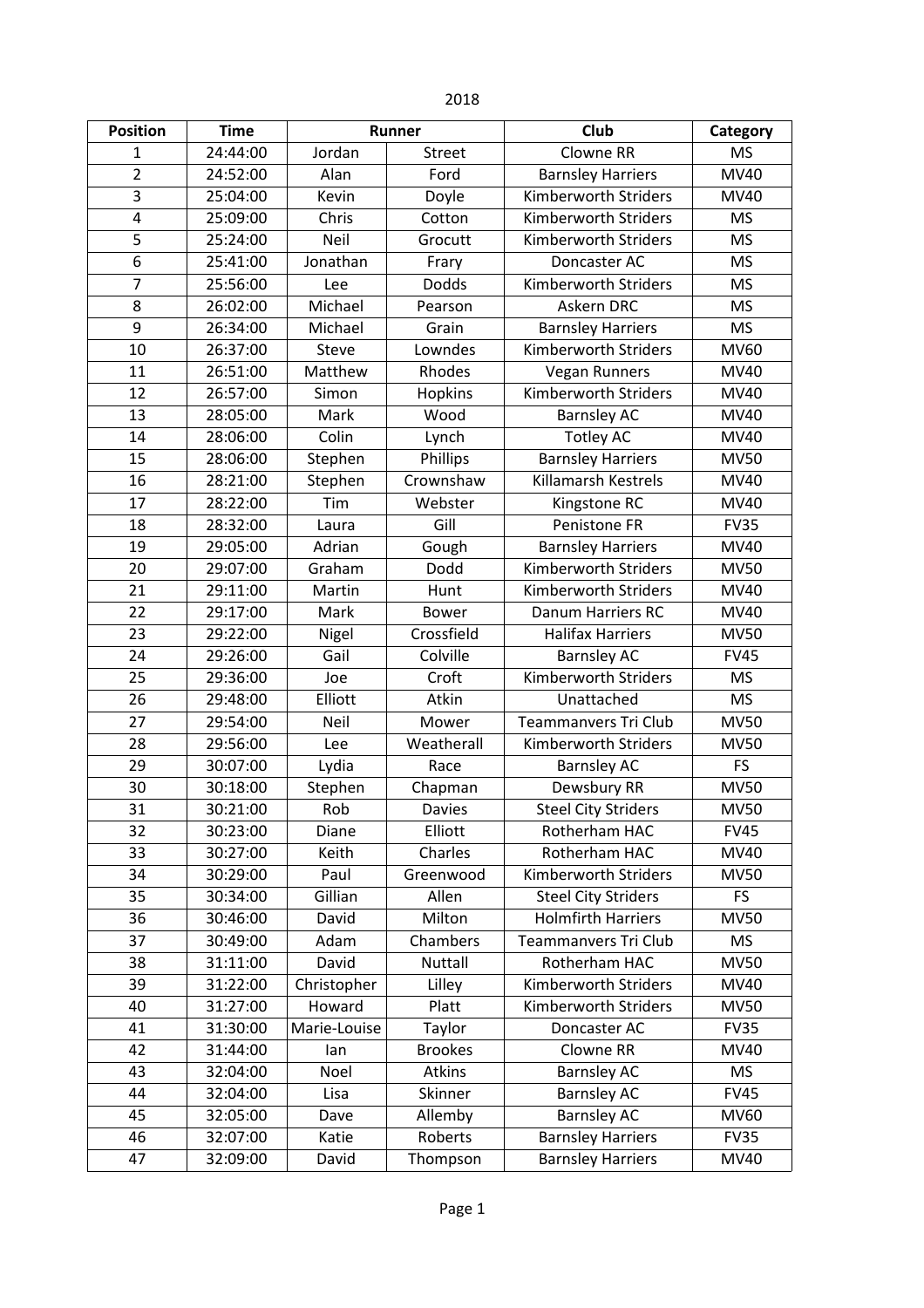| 48 | 32:11:00 | Mick        | Noone           | Kimberworth Striders                    | MV40        |
|----|----------|-------------|-----------------|-----------------------------------------|-------------|
| 49 | 32:21:00 | Lee         | <b>Bowskill</b> | <b>Valley Hill Runners</b>              | MV40        |
| 50 | 32:25:00 | John        | Power           | <b>Valley Hill Runners</b>              | <b>MV50</b> |
| 51 | 32:27:00 | Bill        | Phillips        | Penistone FR                            | <b>MV70</b> |
| 52 | 32:57:00 | Julie       | Moxon           | Penistone FR                            | <b>FV45</b> |
| 53 | 33:02:00 | Philip      | Haigh           | Kimberworth Striders                    | MV60        |
| 54 | 33:04:00 | Sarah       | Millns          | Kimberworth Striders                    | <b>FV45</b> |
| 55 | 33:07:00 | Paul        | Clemmens        | Rotherham HAC                           | <b>MV60</b> |
| 56 | 33:10:00 | John        | Comrie          | Rotherham HAC                           | <b>MV50</b> |
| 57 | 33:10:00 | Gavin       | Hopson          | Kimberworth Striders                    | <b>MV40</b> |
| 58 | 33:12:00 | Charlotte   | Jones           | <b>Worksop Harriers</b>                 | <b>FV35</b> |
| 59 | 33:28:00 | Kate        | Scott           | <b>Steel City Striders</b>              | <b>FV45</b> |
| 60 | 33:40:00 | David       | Wood            | <b>Kimberworth Striders</b>             | <b>MV50</b> |
| 61 | 33:45:00 | Neil        | Shaw            | Rotherham HAC                           | <b>MV40</b> |
| 62 | 33:54:00 | Gemma       | Micklethwaite   | <b>Barnsley AC</b>                      | <b>FS</b>   |
| 63 | 34:00:00 | David       | Steer           | <b>Valley Hill Runners</b>              | <b>MV60</b> |
| 64 | 34:09:00 | Lindsay     | Whittaker       | Rotherham HAC                           | <b>FV35</b> |
| 65 | 34:12:00 | John        | Galloway        | <b>Barnsley Harriers</b>                | <b>MV50</b> |
| 66 | 34:23:00 | Faye        | Lund            | <b>Barnsley AC</b>                      | <b>FV35</b> |
| 67 | 34:23:00 | <b>Nick</b> | Stubley         | Maltby RC                               | <b>MV50</b> |
| 68 | 34:24:00 | Carol       | Morrell         | <b>Barnsley AC</b>                      | <b>MV50</b> |
| 69 | 34:36:00 | Samantha    | Weatherall      | Kimberworth Striders                    | <b>FV45</b> |
| 70 | 34:40:00 | Gill        | Freer           | <b>Rother Valley Swallows</b>           | <b>FV55</b> |
| 71 | 35:10:00 | Millie      | <b>Bennett</b>  | Penistone FR                            | <b>FS</b>   |
| 72 | 35:18:00 | Niki        | Archer          | FV45<br>Kimberworth Striders            |             |
| 73 | 35:19:00 | Kevin       | Randall         | <b>Valley Hill Runners</b><br><b>MS</b> |             |
| 74 | 35:21:00 | Andrew      | Bowmer          | Maltby RC<br>MV40                       |             |
| 75 | 35:24:00 | <b>Nick</b> | Newman          | Doncaster AC                            | <b>MV50</b> |
| 76 | 35:24:00 | Lee         | Abell           | Unattached                              | <b>MV40</b> |
| 77 | 35:30:00 | Jessica     | Dodds           | Kimberworth Striders                    | FS          |
| 78 | 35:31:00 | Thomas      | Charles         | Rotherham HAC                           | <b>MV60</b> |
| 79 | 35:32:00 | Gordon      | Fiander         | <b>Valley Hill Runners</b>              | MV60        |
| 80 | 35:37:00 | Paul        | Southern        | Maltby RC                               | <b>MV50</b> |
| 81 | 35:44:00 | John        | Hewitt          | <b>Barnsley Harriers</b>                | <b>MV70</b> |
| 82 | 35:44:00 | John        | Hayward         | <b>Worksop Harriers</b>                 | <b>MV50</b> |
| 83 | 35:45:00 | <b>Nick</b> | Whittingham     | Penistone FR                            | <b>MV60</b> |
| 84 | 35:53:00 | Stuart      | McCluskie       | <b>Worksop Harriers</b>                 | <b>MV40</b> |
| 85 | 36:01:00 | Claire      | Nield           | <b>Rother Valley Swallows</b>           | <b>FV45</b> |
| 86 | 36:02:00 | Ashley      | <b>Barwick</b>  | <b>Rother Valley Swallows</b><br>MV40   |             |
| 87 | 36:41:00 | Amanda      | Fowler          | <b>Barnsley Harriers</b><br><b>FV45</b> |             |
| 88 | 36:41:00 | Nigel       | Bradbury        | <b>Barnsley Harriers</b>                | <b>MV40</b> |
| 89 | 36:46:00 | Shaun       | Fisher          | <b>Teammanvers Tri Club</b>             | <b>MV40</b> |
| 90 | 36:55:00 | Camilla     | Mercer          | <b>Worksop Harriers</b><br><b>FV35</b>  |             |
| 91 | 37:02:00 | Jane        | Chandler        | Maltby RC<br><b>FV45</b>                |             |
| 92 | 37:10:00 | Jonathan    | <b>Brough</b>   | Maltby RC<br><b>MV50</b>                |             |
| 93 | 37:16:00 | Caroline    | Boyd-Southern   | Maltby RC<br><b>FV65</b>                |             |
| 94 | 38:30:00 | Paul        | Hewlett         | Maltby RC                               | <b>MV60</b> |
| 95 | 38:36:00 | Emma        | Moorhouse       | <b>Barnsley Harriers</b><br><b>FS</b>   |             |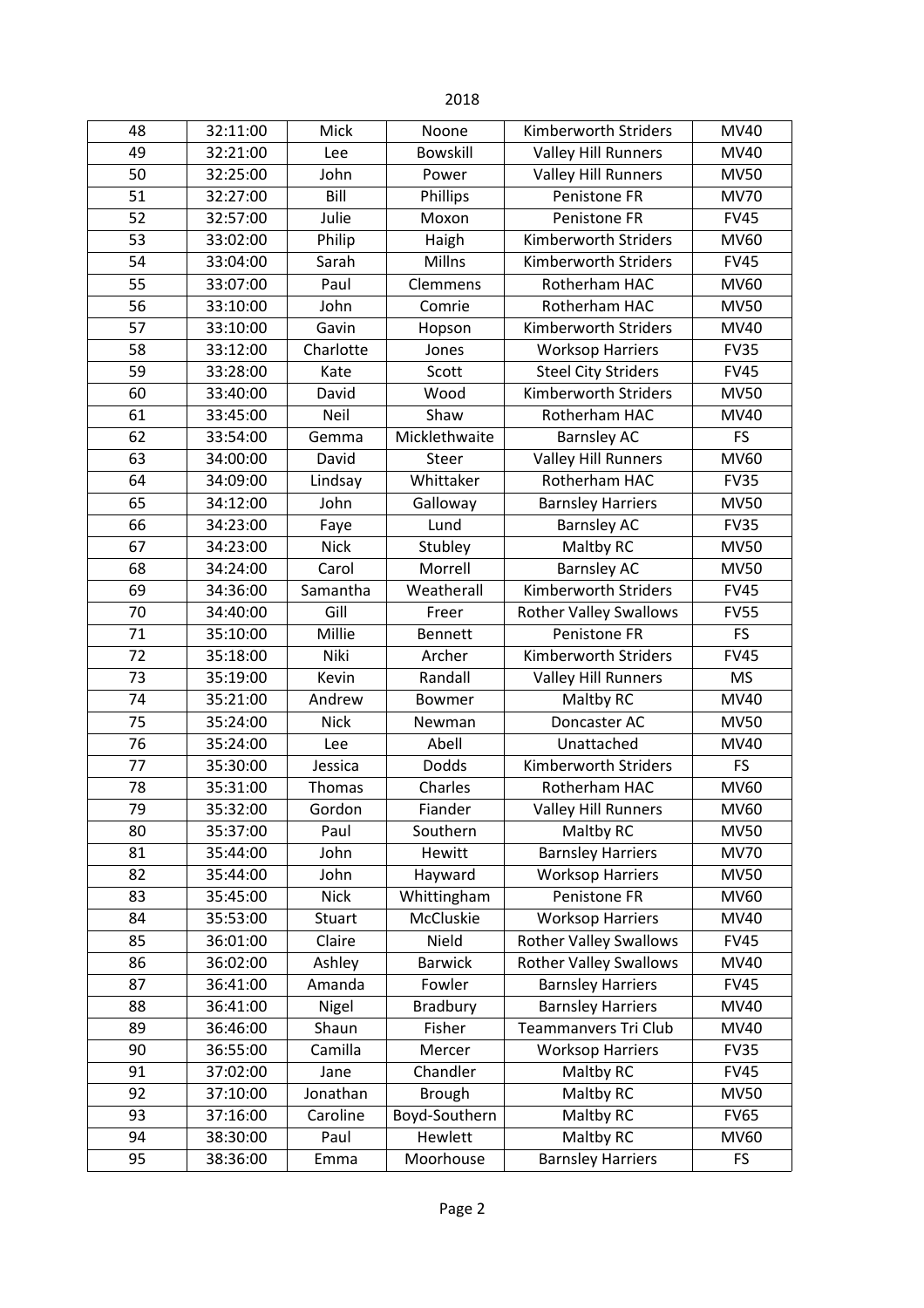| 96  | 38:36:00 | Janine         | <b>Brown</b>      | <b>Barnsley Harriers</b>                   | FS          |
|-----|----------|----------------|-------------------|--------------------------------------------|-------------|
| 97  | 38:40:00 | David          | Rhodes            | Maltby RC                                  | <b>MV60</b> |
| 98  | 38:43:00 | Dennis         | <b>Beaver</b>     | Rotherham HAC                              | <b>MV60</b> |
| 99  | 38:43:00 | Ray            | Howarth           | Rotherham HAC                              | <b>MV60</b> |
| 100 | 38:47:00 | Richard        | Millns            | Kimberworth Striders                       | <b>MV40</b> |
| 101 | 38:48:00 | James          | Joiner            | Rotherham HAC                              | <b>MS</b>   |
| 102 | 38:52:00 | Debbie         | Procter           | Danum Harriers RC                          | <b>FV55</b> |
| 103 | 38:54:00 | Gary           | Schofield         | Maltby RC                                  | <b>MV50</b> |
| 104 | 39:02:00 | Barry          | Mercer            | <b>Worksop Harriers</b>                    | <b>MS</b>   |
| 105 | 39:05:00 | Martin         | Knight            | Maltby RC                                  | <b>MV50</b> |
| 106 | 39:07:00 | Paul           | Wheatley          | <b>Barnsley Harriers</b>                   | <b>MV60</b> |
| 107 | 39:11:00 | Simon          | Dickinson         | Rotherham HAC                              | <b>MV50</b> |
| 108 | 39:16:00 | Vicky          | Hudson            | <b>Barnsley AC</b>                         | <b>FV35</b> |
| 109 | 39:21:00 | Bernadette     | Edge              | Unattached                                 | <b>MV50</b> |
| 110 | 39:22:00 | Louise         | Robinson          | Strideout                                  | <b>FS</b>   |
| 111 | 39:58:00 | Paul           | Fox               | Unattached                                 | <b>MV40</b> |
| 112 | 39:59:00 | Heather        | Taylor            | Unattached                                 | <b>FV45</b> |
| 113 | 40:01:00 | Linda          | Ross              | Maltby RC                                  | <b>FV45</b> |
| 114 | 40:02:00 | Malcolm        | Rhodes            | Rotherham HAC                              | <b>MV70</b> |
| 115 | 40:16:00 | Rebecca        | Marsden           | Rotherham HAC                              | <b>FS</b>   |
| 116 | 40:31:00 | Peter          | Humphries         | Rotherham HAC                              | <b>MV70</b> |
| 117 | 40:36:00 | Colin          | <b>Bailey</b>     | Rotherham HAC                              | <b>MV70</b> |
| 118 | 40:49:00 | Simon          | Gleadhall         | <b>Steel City Striders</b>                 | <b>MV50</b> |
| 119 | 40:57:00 | Adrian         | Good              | <b>Steel City Striders</b>                 | <b>MS</b>   |
| 120 | 41:01:00 | Adele          | Morris            | Kimberworth Striders<br><b>FV45</b>        |             |
| 121 | 41:03:00 | Liz            | <b>Burley</b>     | Kimberworth Striders<br><b>FV35</b>        |             |
| 122 | 41:03:00 | Natalie        | Griffin           | Kimberworth Striders<br>FS                 |             |
| 123 | 41:03:00 | Andy           | Blandford         | Maltby RC                                  | <b>MV40</b> |
| 124 | 41:03:00 | Robert         | Houghton          | Maltby RC                                  | MV60        |
| 125 | 41:17:00 | Joanne         | Abell             | Unattached                                 | <b>FV45</b> |
| 126 | 41:22:00 | Matan          | Duveen            | Unattached                                 | <b>MS</b>   |
| 127 | 41:35:00 | Craig          | Pugh              | Unattached                                 | MV40        |
| 128 | 41:36:00 | Dawn           | Jackson           | <b>Steel City Striders</b>                 | <b>FV55</b> |
| 129 | 41:39:00 | Christine      | Capewell          | <b>Barnsley Harriers</b>                   | <b>FV55</b> |
| 130 | 41:47:00 | Yvonne         | Howitt            | Kimberworth Striders                       | <b>FV45</b> |
| 131 | 41:52:00 | Jenni          | Fiander           | Valley Hill Runners                        | <b>FV55</b> |
| 132 | 42:37:00 | Yannie         | Duveen            | Unattached<br><b>FV55</b>                  |             |
| 133 | 42:39:00 | Alan           | Bolton            | Unattached                                 | <b>MV50</b> |
| 134 | 42:39:00 | Alannah        | Bolton            | Unattached                                 | <b>FS</b>   |
| 135 | 42:40:00 | Nicola         | Smith             | <b>Kimberworth Striders</b><br><b>FV35</b> |             |
| 136 | 42:48:00 | Lee-Ann        | McGarry           | Maltby RC<br><b>FV45</b>                   |             |
| 137 | 42:50:00 | <b>Barbara</b> | Hudson            | Killamarsh Kestrels<br><b>FV45</b>         |             |
| 138 | 42:52:00 | Tina           | Oakes             | <b>Rawmarsh Runners</b><br><b>FV35</b>     |             |
| 139 | 43:16:00 | Geoff          | Hayes             | <b>Barnsley Harriers</b><br><b>MV60</b>    |             |
| 140 | 43:20:00 | Steph          | Hodgson           | <b>Teammanvers Tri Club</b>                | <b>FS</b>   |
| 141 | 43:34:00 | Susan          | <b>Bass</b>       | Maltby RC                                  | <b>FV45</b> |
| 142 | 44:21:00 | Louise         | <b>Broadhurst</b> | <b>Barnsley Harriers</b>                   | <b>FV35</b> |
| 143 | 44:33:00 | Phil           | Riley             | Maltby RC<br><b>MV50</b>                   |             |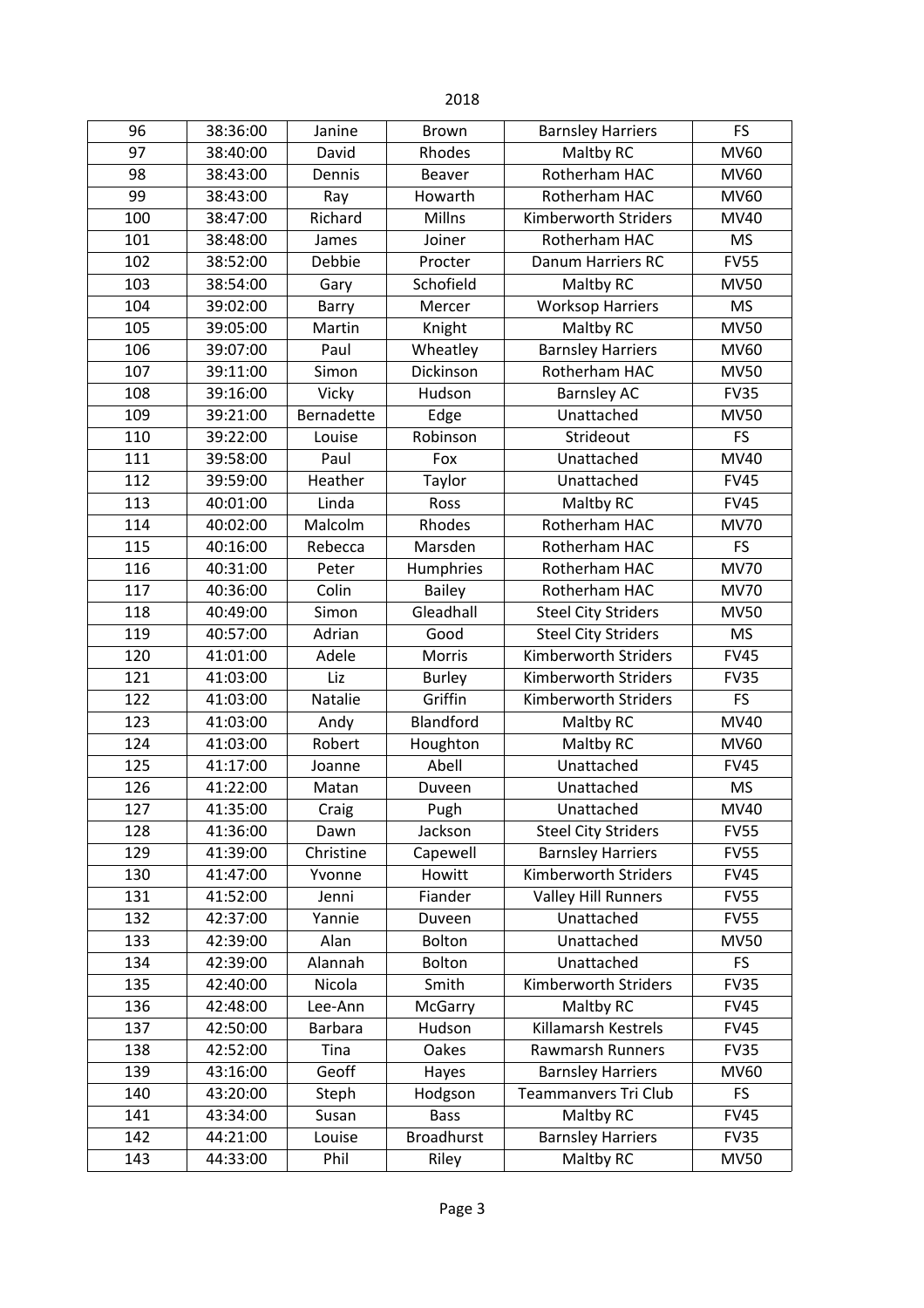| 144 | 44:43:00 | Gary     | Carr           | <b>Barnsley Harriers</b> | <b>MV50</b> |
|-----|----------|----------|----------------|--------------------------|-------------|
| 145 | 45:00:00 | Linda    | Foy            | Maltby RC                | <b>FV55</b> |
| 146 | 45:04:00 | Keith    | Binney         | <b>Barnsley AC</b>       | <b>MV70</b> |
| 147 | 45:06:00 | Claire   | Cordon         | <b>Barnsley Harriers</b> | <b>FV35</b> |
| 148 | 45:09:00 | Wendy    | Whitaker       | Rotherham HAC            | <b>FV65</b> |
| 149 | 45:12:00 | Vicky    | Levitt         | <b>Barnsley Harriers</b> | <b>FV45</b> |
| 150 | 46:02:00 | Tina     | Bell           | Kimberworth Striders     | <b>FV45</b> |
| 151 | 46:13:00 | Caroline | Greening       | Danum Harriers RC        | <b>FV45</b> |
| 152 | 46:20:00 | Jackie   | Rhodes         | Maltby RC                | <b>FV55</b> |
| 153 | 46:24:00 | Louise   | Taylor         | Kimberworth Striders     | <b>FV45</b> |
| 154 | 48:21:00 | Lucy     | <b>Skates</b>  | <b>Crystal Peaks</b>     | <b>FV55</b> |
| 155 | 48:25:00 | Tony     | Sarjeant       | Rotherham HAC            | MV60        |
| 156 | 48:35:00 | Yvonne   | <b>Millls</b>  | Kimberworth Striders     | <b>FV45</b> |
| 157 | 48:40:00 | lan      | Jennings       | #REF!                    | #REF!       |
| 158 | 54:46:00 | Larry    | Gregory        | Unattached               | <b>MV60</b> |
| 159 | 55:48:00 | Laura    | Atkinson       | Unattached               | <b>FV35</b> |
| 160 | 55:48:00 | Lucy     | Green          | Unattached               | <b>FS</b>   |
| 161 | 55:49:00 | Earl     | Lever          | Kimberworth Striders     | <b>MV40</b> |
| 162 | 55:49:00 | Mark     | <b>Bullock</b> | Kimberworth Striders     | MV40        |
| 163 | 55:56:00 | Richard  | Finney         | Kimberworth Striders     | <b>MV60</b> |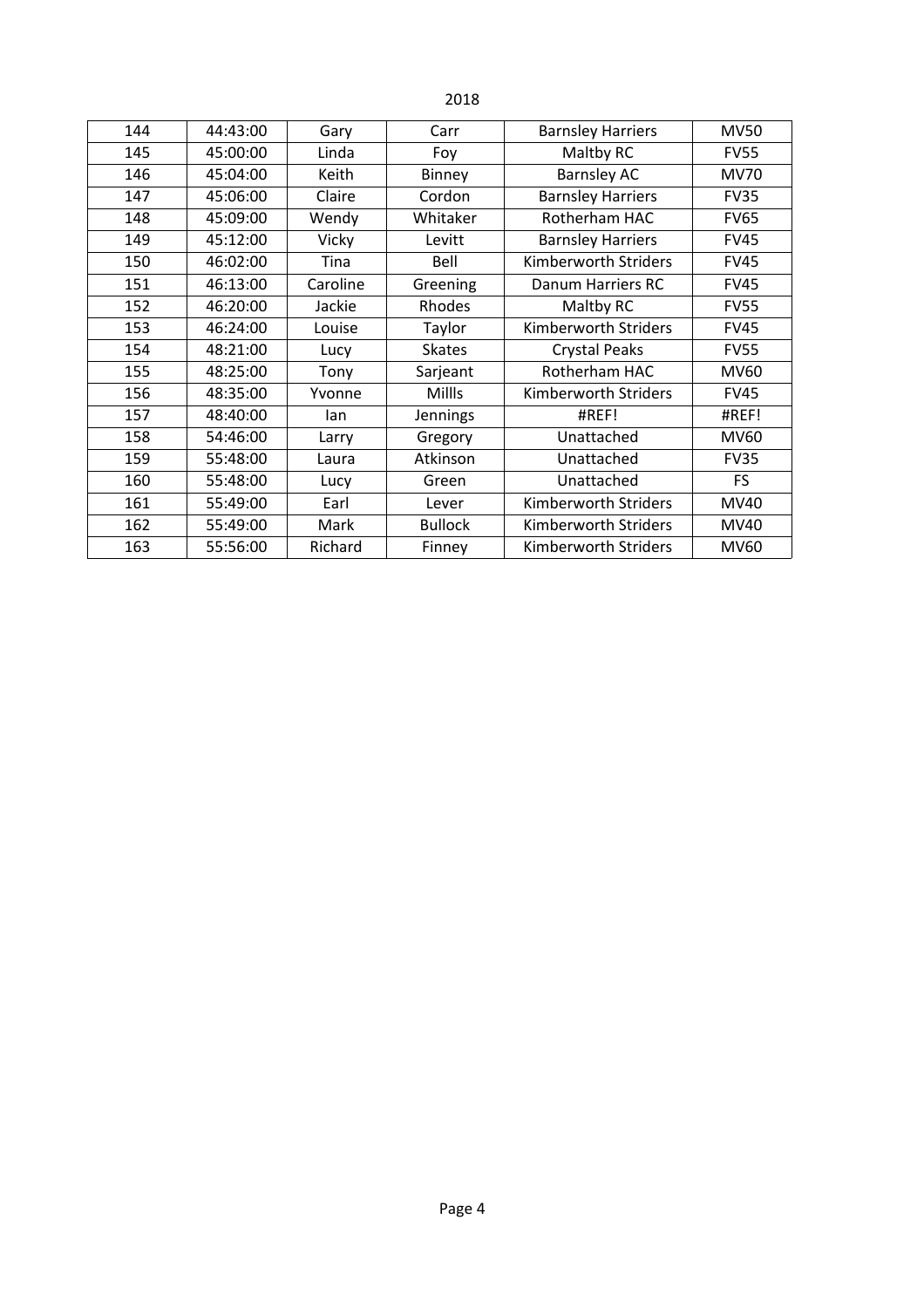| Prize<br>1st Man<br>2nd Man<br>$\overline{3}$ rd Man |
|------------------------------------------------------|
|                                                      |
| 1st MV60<br>1st MV40                                 |
| 1st MV50                                             |
| 1st Lady                                             |
| 2nd Lady                                             |
| 3rd Lady                                             |
| .S'<br>t                                             |
| 1st<br>ı                                             |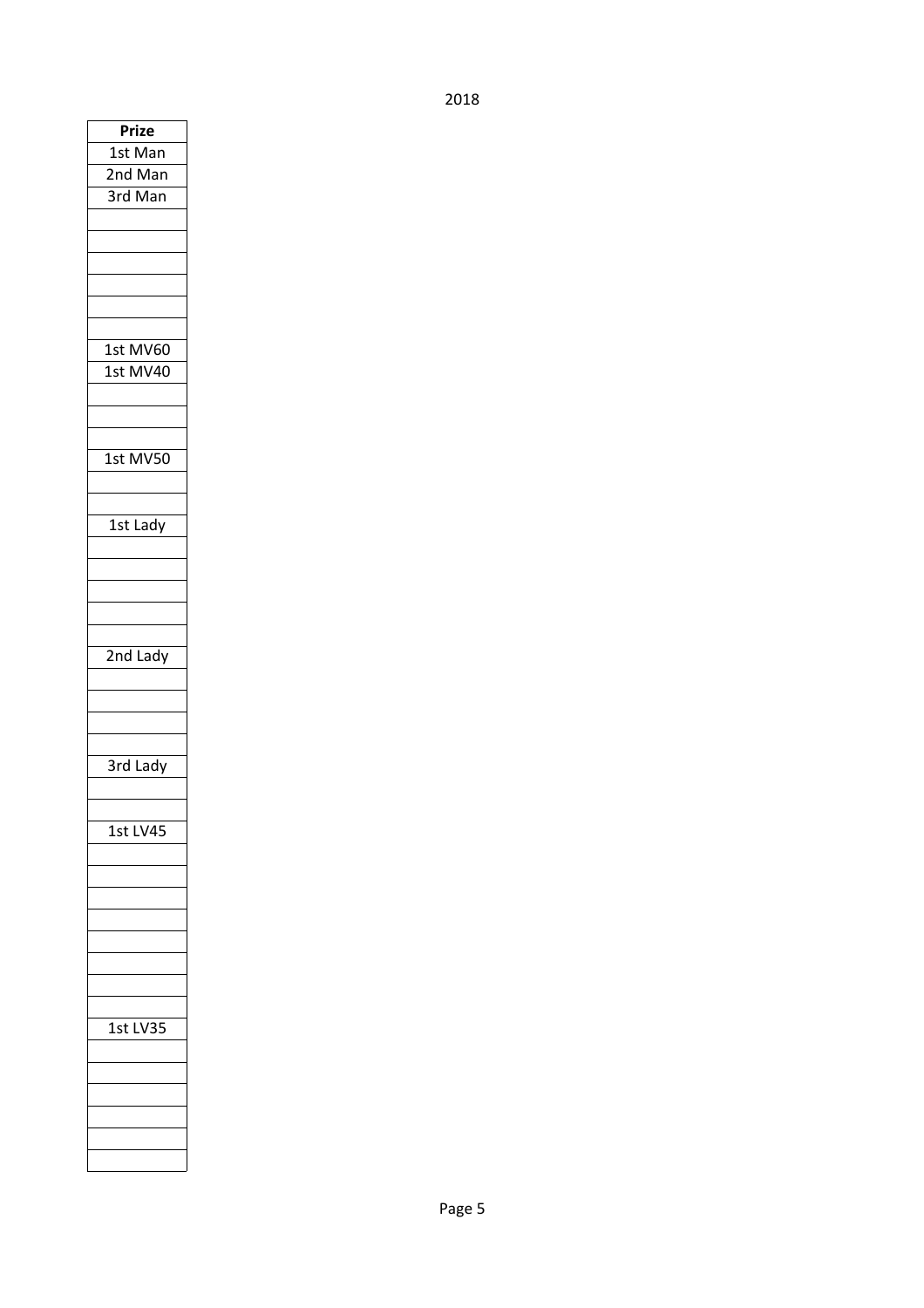| 1st MV70         |
|------------------|
|                  |
|                  |
|                  |
|                  |
|                  |
|                  |
|                  |
|                  |
|                  |
| 1st LV5!<br>LU17 |
|                  |
|                  |
|                  |
|                  |
|                  |
|                  |
|                  |
|                  |
|                  |
|                  |
|                  |
| C<br>1st Lv(     |
|                  |